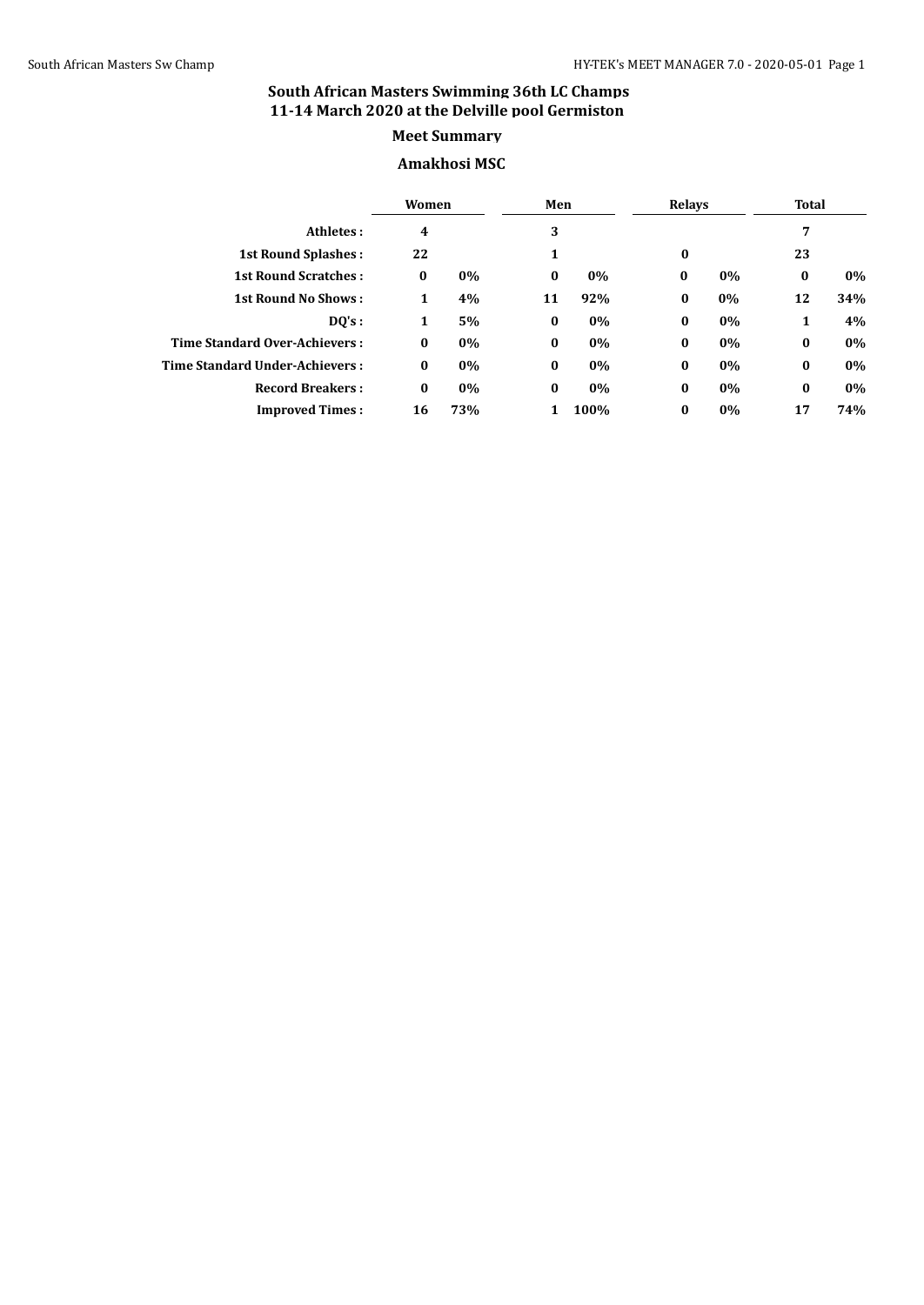#### **Aqua Athlete AC - Masters**

|                                | Women        |     | Men      |      | <b>Relays</b> |    | <b>Total</b> |     |
|--------------------------------|--------------|-----|----------|------|---------------|----|--------------|-----|
| Athletes:                      | 1            |     |          |      |               |    | 2            |     |
| <b>1st Round Splashes:</b>     | $\mathbf{2}$ |     | $\bf{0}$ |      | $\bf{0}$      |    | $\mathbf{2}$ |     |
| <b>1st Round Scratches:</b>    | $\bf{0}$     | 0%  | $\bf{0}$ | 0%   | $\bf{0}$      | 0% | $\bf{0}$     | 0%  |
| <b>1st Round No Shows:</b>     | 4            | 67% | 4        | 100% | $\bf{0}$      | 0% | 8            | 80% |
| DQ's:                          | $\bf{0}$     | 0%  | $\bf{0}$ | 0%   | $\bf{0}$      | 0% | $\bf{0}$     | 0%  |
| Time Standard Over-Achievers:  | $\bf{0}$     | 0%  | $\bf{0}$ | 0%   | $\bf{0}$      | 0% | $\bf{0}$     | 0%  |
| Time Standard Under-Achievers: | $\bf{0}$     | 0%  | $\bf{0}$ | 0%   | $\bf{0}$      | 0% | $\bf{0}$     | 0%  |
| <b>Record Breakers:</b>        | $\bf{0}$     | 0%  | $\bf{0}$ | 0%   | $\bf{0}$      | 0% | $\bf{0}$     | 0%  |
| <b>Improved Times:</b>         | 1            | 50% | $\bf{0}$ | 0%   | $\bf{0}$      | 0% | 1            | 50% |
|                                |              |     |          |      |               |    |              |     |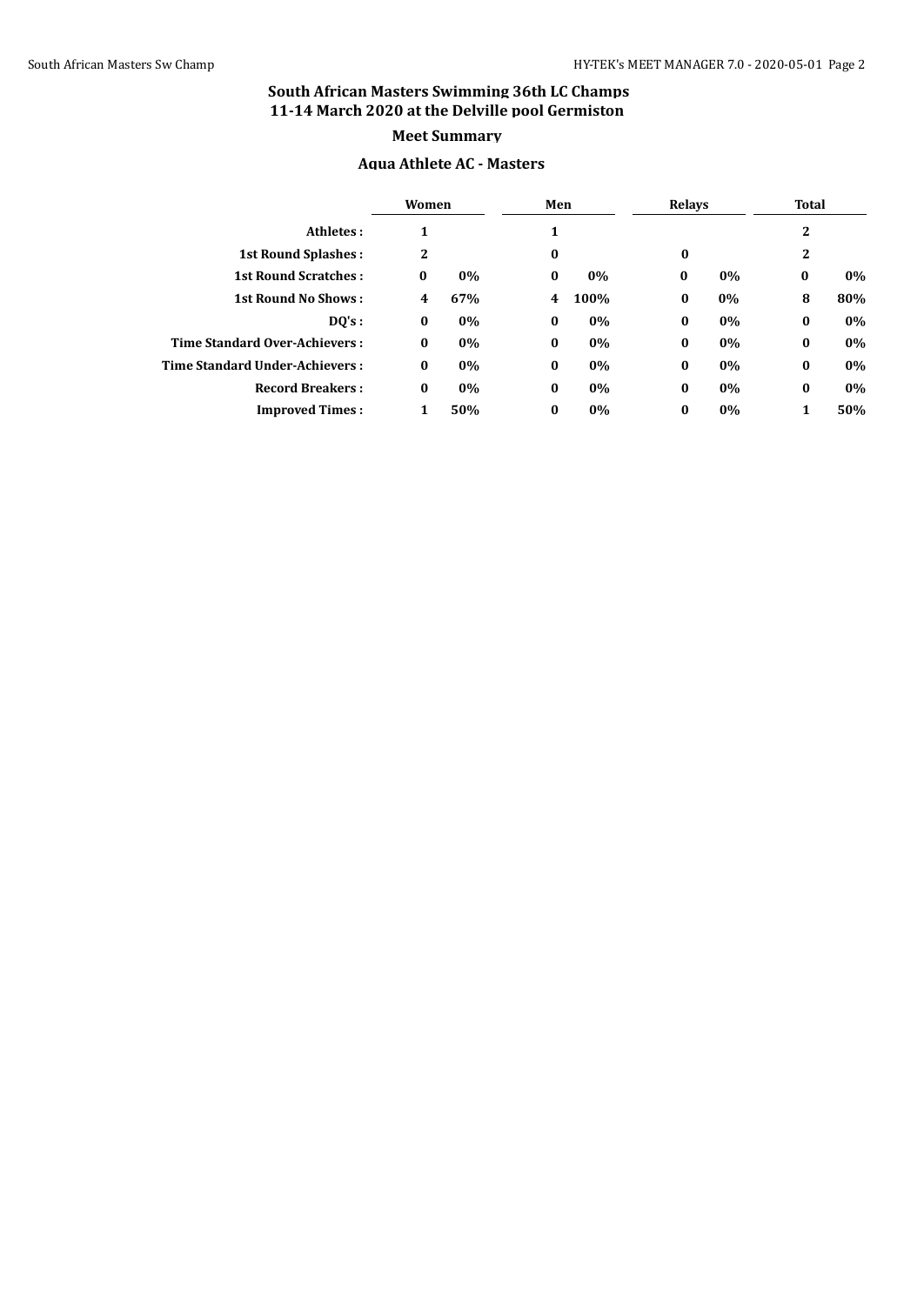#### **Aquazone SC - Masters**

|                                | Women    |      | Men      |      | <b>Relays</b> |    | <b>Total</b> |      |
|--------------------------------|----------|------|----------|------|---------------|----|--------------|------|
| Athletes:                      | 2        |      |          |      |               |    | 3            |      |
| <b>1st Round Splashes:</b>     | 0        |      | $\bf{0}$ |      | $\bf{0}$      |    | $\bf{0}$     |      |
| <b>1st Round Scratches:</b>    | $\bf{0}$ | 0%   | $\bf{0}$ | 0%   | $\bf{0}$      | 0% | $\bf{0}$     | 0%   |
| <b>1st Round No Shows:</b>     | 6        | 100% | 3        | 100% | $\bf{0}$      | 0% | 9            | 100% |
| DQ's:                          | $\bf{0}$ | 0%   | $\bf{0}$ | 0%   | $\bf{0}$      | 0% | $\bf{0}$     | 0%   |
| Time Standard Over-Achievers:  | $\bf{0}$ | 0%   | $\bf{0}$ | 0%   | $\bf{0}$      | 0% | $\bf{0}$     | 0%   |
| Time Standard Under-Achievers: | $\bf{0}$ | 0%   | $\bf{0}$ | 0%   | $\bf{0}$      | 0% | $\bf{0}$     | 0%   |
| <b>Record Breakers:</b>        | $\bf{0}$ | 0%   | $\bf{0}$ | 0%   | $\bf{0}$      | 0% | $\bf{0}$     | 0%   |
| <b>Improved Times:</b>         | $\bf{0}$ | 0%   | $\bf{0}$ | 0%   | $\bf{0}$      | 0% | $\bf{0}$     | 0%   |
|                                |          |      |          |      |               |    |              |      |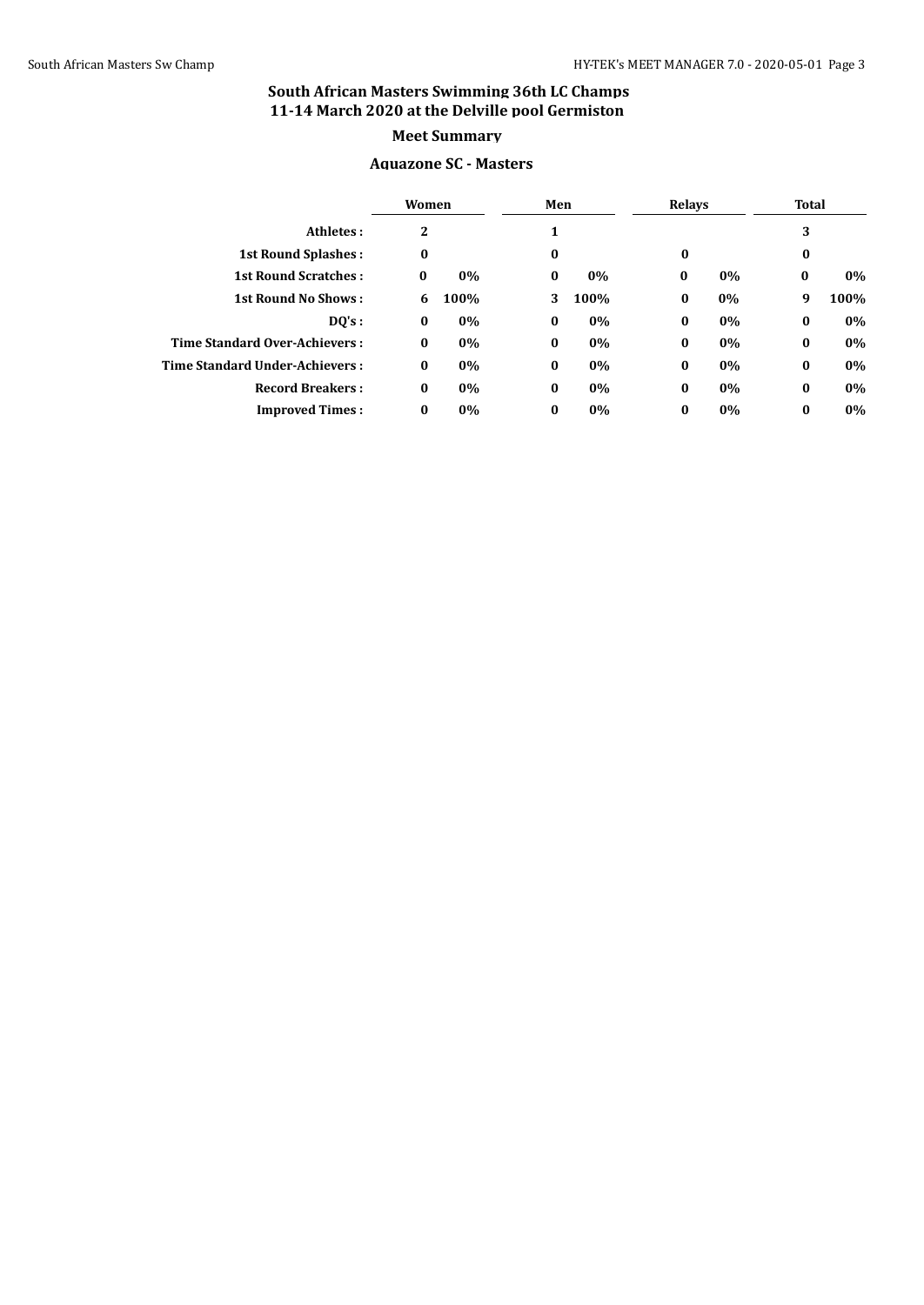# **Meet Summary**

#### **Cape Town MSC**

|                                | Women    |       | Men      |     | <b>Relays</b> |     | Total    |     |
|--------------------------------|----------|-------|----------|-----|---------------|-----|----------|-----|
| Athletes:                      | 19       |       | 25       |     |               |     | 44       |     |
| <b>1st Round Splashes:</b>     | 80       |       | 126      |     | 36            |     | 242      |     |
| <b>1st Round Scratches:</b>    | $\bf{0}$ | 0%    | $\bf{0}$ | 0%  | 4             | 10% | 4        | 2%  |
| <b>1st Round No Shows:</b>     | 23       | 22%   | 20       | 14% | 3             | 8%  | 46       | 16% |
| DQ's:                          | 0        | 0%    | $\bf{0}$ | 0%  | $\bf{0}$      | 0%  | $\bf{0}$ | 0%  |
| Time Standard Over-Achievers:  | 1        | $1\%$ | $\bf{0}$ | 0%  | $\bf{0}$      | 0%  | 1        | 0%  |
| Time Standard Under-Achievers: | 6        | 8%    | 9        | 7%  | $\bf{0}$      | 0%  | 15       | 6%  |
| <b>Record Breakers:</b>        | 4        | 5%    | $\bf{0}$ | 0%  | 1             | 3%  | 5        | 2%  |
| <b>Improved Times:</b>         | 28       | 35%   | 29       | 23% | 9             | 25% | 66       | 27% |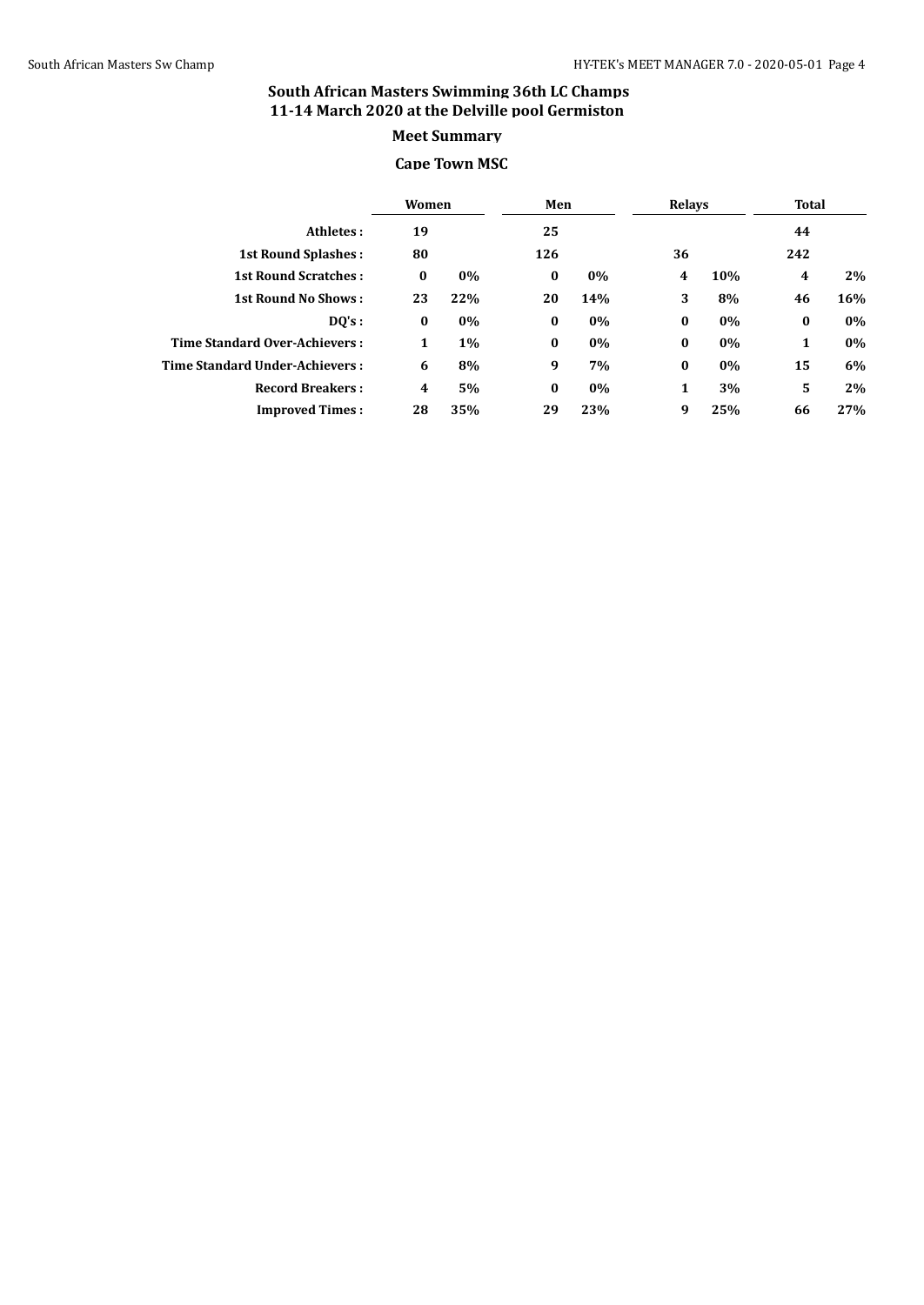#### **Coelacanth MSC**

|                                       | Women        |       | Men          |       |              | <b>Relays</b> |     | Total |
|---------------------------------------|--------------|-------|--------------|-------|--------------|---------------|-----|-------|
| Athletes:                             | 73           |       | 60           |       |              |               | 133 |       |
| <b>1st Round Splashes:</b>            | 289          |       | 264          |       | 92           |               | 645 |       |
| <b>1st Round Scratches:</b>           | 1            | 0%    | $\bf{0}$     | 0%    | 5            | 5%            | 6   | 1%    |
| <b>1st Round No Shows:</b>            | 53           | 15%   | 23           | 8%    | 6            | 6%            | 82  | 11%   |
| DQ's:                                 | 1            | 0%    | 1            | $0\%$ | $\mathbf{2}$ | 2%            | 4   | $1\%$ |
| Time Standard Over-Achievers:         | $\mathbf{2}$ | $1\%$ | $\mathbf{2}$ | $1\%$ | $\bf{0}$     | 0%            | 4   | 1%    |
| <b>Time Standard Under-Achievers:</b> | 4            | $1\%$ | 6            | 2%    | $\bf{0}$     | 0%            | 10  | 2%    |
| <b>Record Breakers:</b>               | 3            | $1\%$ | 5            | 2%    | 1            | $1\%$         | 9   | $1\%$ |
| <b>Improved Times:</b>                | 128          | 44%   | 117          | 44%   | 34           | 37%           | 279 | 43%   |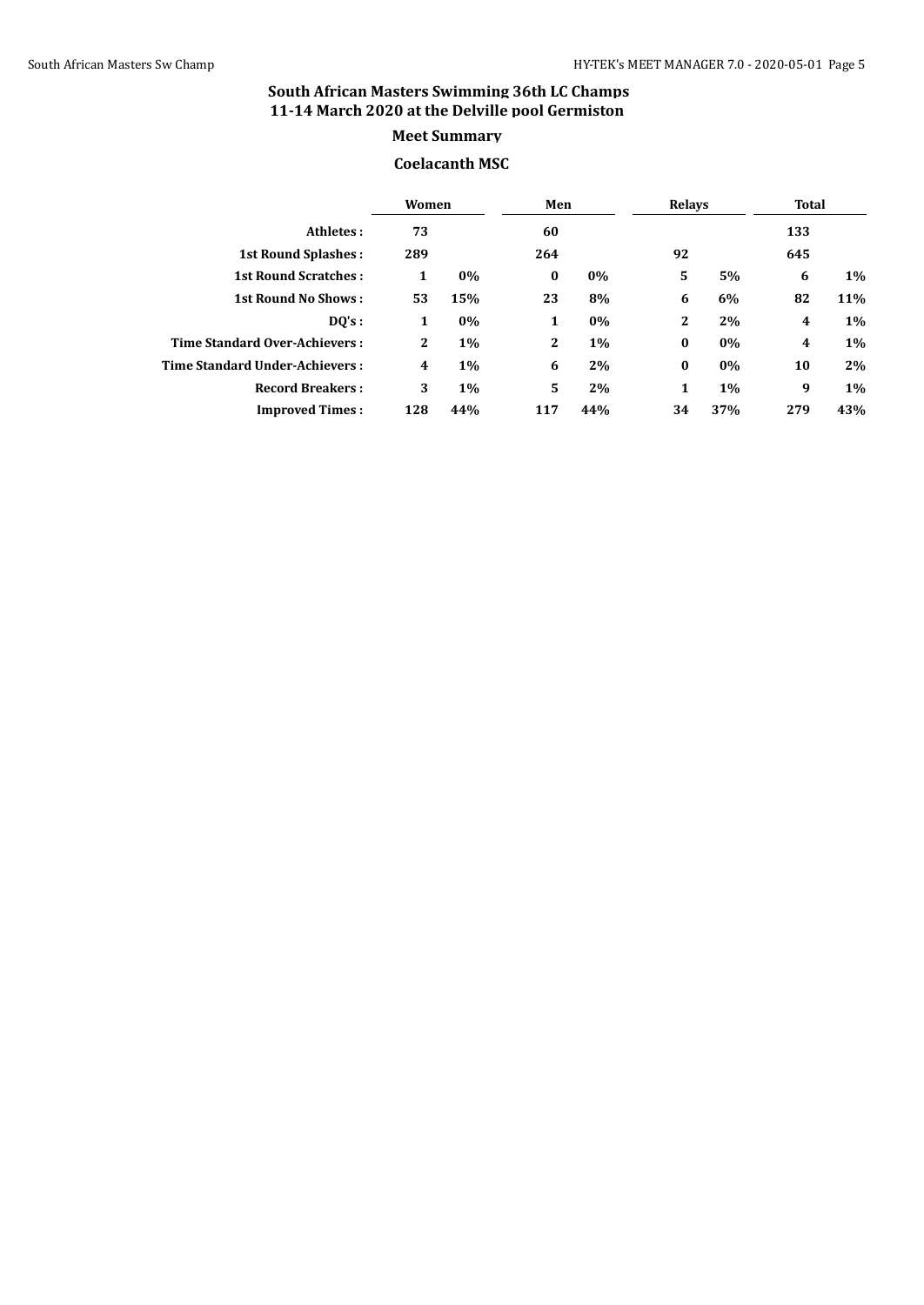#### **Curro Swim Academy - Masters**

|                                | Women    |       | Men      |    | Relays   |       | Total    |     |
|--------------------------------|----------|-------|----------|----|----------|-------|----------|-----|
| Athletes:                      |          |       | $\bf{0}$ |    |          |       | 1        |     |
| <b>1st Round Splashes:</b>     | 5        |       | $\bf{0}$ |    | $\bf{0}$ |       | 5        |     |
| <b>1st Round Scratches:</b>    | $\bf{0}$ | $0\%$ | $\bf{0}$ | 0% | $\bf{0}$ | $0\%$ | $\bf{0}$ | 0%  |
| <b>1st Round No Shows:</b>     | 0        | 0%    | $\bf{0}$ | 0% | $\bf{0}$ | 0%    | $\bf{0}$ | 0%  |
| DQ's:                          | $\bf{0}$ | 0%    | $\bf{0}$ | 0% | $\bf{0}$ | 0%    | $\bf{0}$ | 0%  |
| Time Standard Over-Achievers:  | $\bf{0}$ | 0%    | $\bf{0}$ | 0% | $\bf{0}$ | 0%    | $\bf{0}$ | 0%  |
| Time Standard Under-Achievers: | $\bf{0}$ | 0%    | $\bf{0}$ | 0% | $\bf{0}$ | 0%    | $\bf{0}$ | 0%  |
| <b>Record Breakers:</b>        | $\bf{0}$ | 0%    | $\bf{0}$ | 0% | $\bf{0}$ | 0%    | $\bf{0}$ | 0%  |
| <b>Improved Times:</b>         | 3        | 60%   | $\bf{0}$ | 0% | $\bf{0}$ | 0%    | 3        | 60% |
|                                |          |       |          |    |          |       |          |     |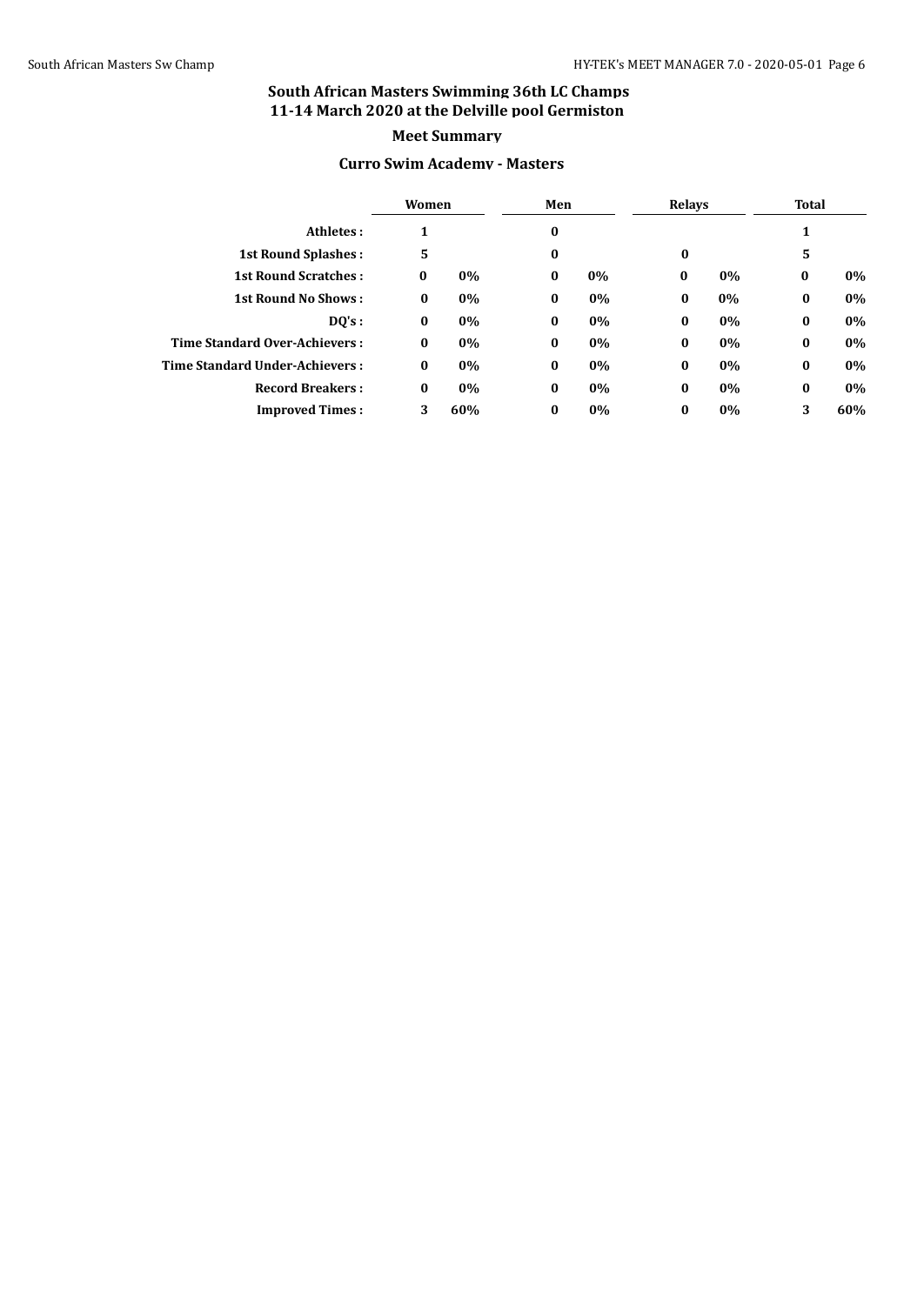#### **Dolphins MSC**

|                                       | Women    |       | Men      |       |          | <b>Relays</b> |          | Total |
|---------------------------------------|----------|-------|----------|-------|----------|---------------|----------|-------|
| Athletes:                             |          |       | $\bf{0}$ |       |          |               | 1        |       |
| <b>1st Round Splashes:</b>            | 6        |       | $\bf{0}$ |       | $\bf{0}$ |               | 6        |       |
| <b>1st Round Scratches:</b>           | $\bf{0}$ | 0%    | $\bf{0}$ | 0%    | $\bf{0}$ | 0%            | $\bf{0}$ | 0%    |
| <b>1st Round No Shows:</b>            | $\bf{0}$ | 0%    | $\bf{0}$ | 0%    | $\bf{0}$ | 0%            | $\bf{0}$ | 0%    |
| DQ's:                                 | $\bf{0}$ | 0%    | $\bf{0}$ | $0\%$ | $\bf{0}$ | 0%            | $\bf{0}$ | 0%    |
| Time Standard Over-Achievers:         | $\bf{0}$ | $0\%$ | $\bf{0}$ | 0%    | $\bf{0}$ | 0%            | $\bf{0}$ | 0%    |
| <b>Time Standard Under-Achievers:</b> | $\bf{0}$ | 0%    | $\bf{0}$ | 0%    | $\bf{0}$ | 0%            | $\bf{0}$ | 0%    |
| <b>Record Breakers:</b>               | $\bf{0}$ | 0%    | $\bf{0}$ | 0%    | $\bf{0}$ | 0%            | $\bf{0}$ | 0%    |
| <b>Improved Times:</b>                | 6        | 100%  | $\bf{0}$ | 0%    | $\bf{0}$ | 0%            | 6        | 100%  |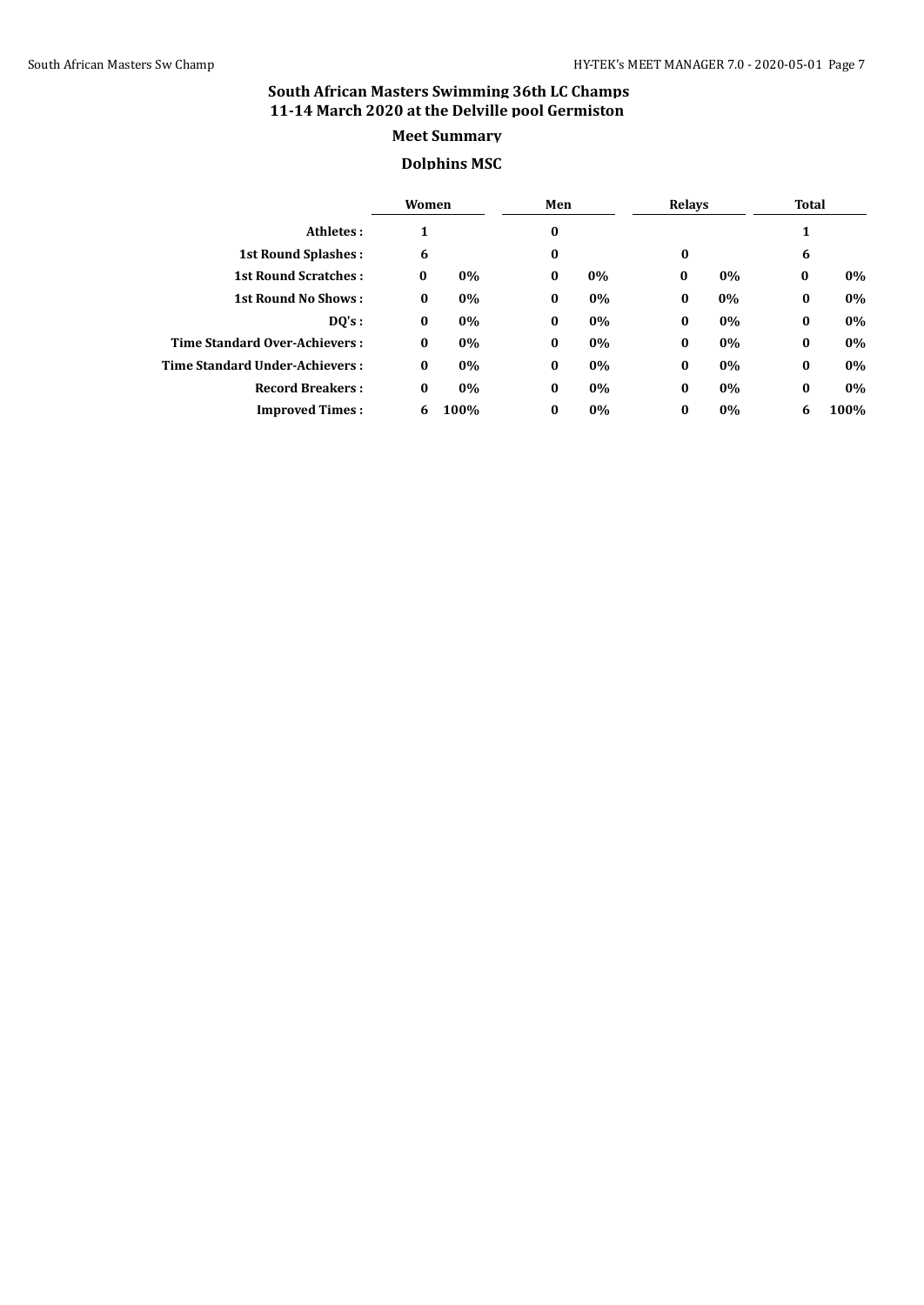#### **Dragons SC - Masters**

|                                | Women        |     | Men      |    | <b>Relays</b> |    | Total    |     |
|--------------------------------|--------------|-----|----------|----|---------------|----|----------|-----|
| Athletes:                      | 1            |     | $\bf{0}$ |    |               |    | 1        |     |
| <b>1st Round Splashes:</b>     | 5            |     | $\bf{0}$ |    | $\bf{0}$      |    | 5        |     |
| <b>1st Round Scratches:</b>    | $\bf{0}$     | 0%  | $\bf{0}$ | 0% | $\bf{0}$      | 0% | $\bf{0}$ | 0%  |
| <b>1st Round No Shows:</b>     | $\bf{0}$     | 0%  | $\bf{0}$ | 0% | $\bf{0}$      | 0% | $\bf{0}$ | 0%  |
| DO's:                          | $\bf{0}$     | 0%  | $\bf{0}$ | 0% | $\bf{0}$      | 0% | $\bf{0}$ | 0%  |
| Time Standard Over-Achievers:  | $\bf{0}$     | 0%  | $\bf{0}$ | 0% | $\bf{0}$      | 0% | $\bf{0}$ | 0%  |
| Time Standard Under-Achievers: | $\bf{0}$     | 0%  | $\bf{0}$ | 0% | $\bf{0}$      | 0% | $\bf{0}$ | 0%  |
| <b>Record Breakers:</b>        | $\bf{0}$     | 0%  | $\bf{0}$ | 0% | $\bf{0}$      | 0% | $\bf{0}$ | 0%  |
| <b>Improved Times:</b>         | $\mathbf{2}$ | 40% | $\bf{0}$ | 0% | $\bf{0}$      | 0% | 2        | 40% |
|                                |              |     |          |    |               |    |          |     |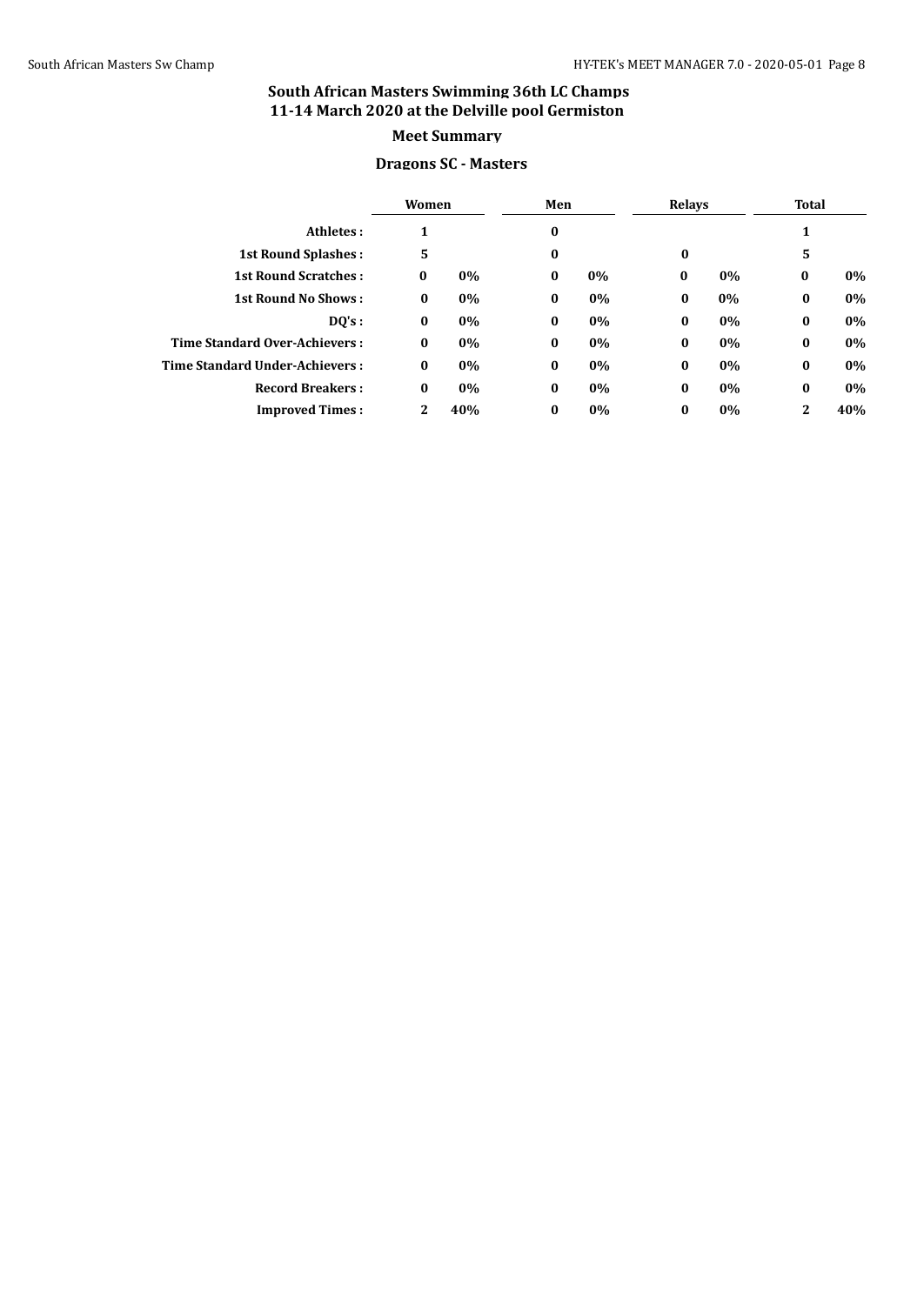# **Fins SC - Masters**

|                                       | Women    |       | Men      |       |          | Relays |                | Total |
|---------------------------------------|----------|-------|----------|-------|----------|--------|----------------|-------|
| Athletes:                             |          |       |          |       |          |        | $\overline{2}$ |       |
| <b>1st Round Splashes:</b>            | 6        |       | 3        |       | 0        |        | 9              |       |
| <b>1st Round Scratches:</b>           | $\bf{0}$ | 0%    | $\bf{0}$ | $0\%$ | $\bf{0}$ | 0%     | $\bf{0}$       | 0%    |
| <b>1st Round No Shows:</b>            | $\bf{0}$ | 0%    | $\bf{0}$ | $0\%$ | $\bf{0}$ | 0%     | $\bf{0}$       | 0%    |
| DQ's:                                 | $\bf{0}$ | 0%    | $\bf{0}$ | 0%    | $\bf{0}$ | 0%     | $\bf{0}$       | 0%    |
| Time Standard Over-Achievers:         | $\bf{0}$ | $0\%$ | $\bf{0}$ | 0%    | $\bf{0}$ | 0%     | $\bf{0}$       | 0%    |
| <b>Time Standard Under-Achievers:</b> | $\bf{0}$ | 0%    | $\bf{0}$ | 0%    | $\bf{0}$ | 0%     | $\bf{0}$       | 0%    |
| <b>Record Breakers:</b>               | $\bf{0}$ | 0%    | $\bf{0}$ | $0\%$ | $\bf{0}$ | 0%     | $\bf{0}$       | 0%    |
| <b>Improved Times:</b>                | 4        | 67%   | 1        | 33%   | $\bf{0}$ | 0%     | 5              | 56%   |
|                                       |          |       |          |       |          |        |                |       |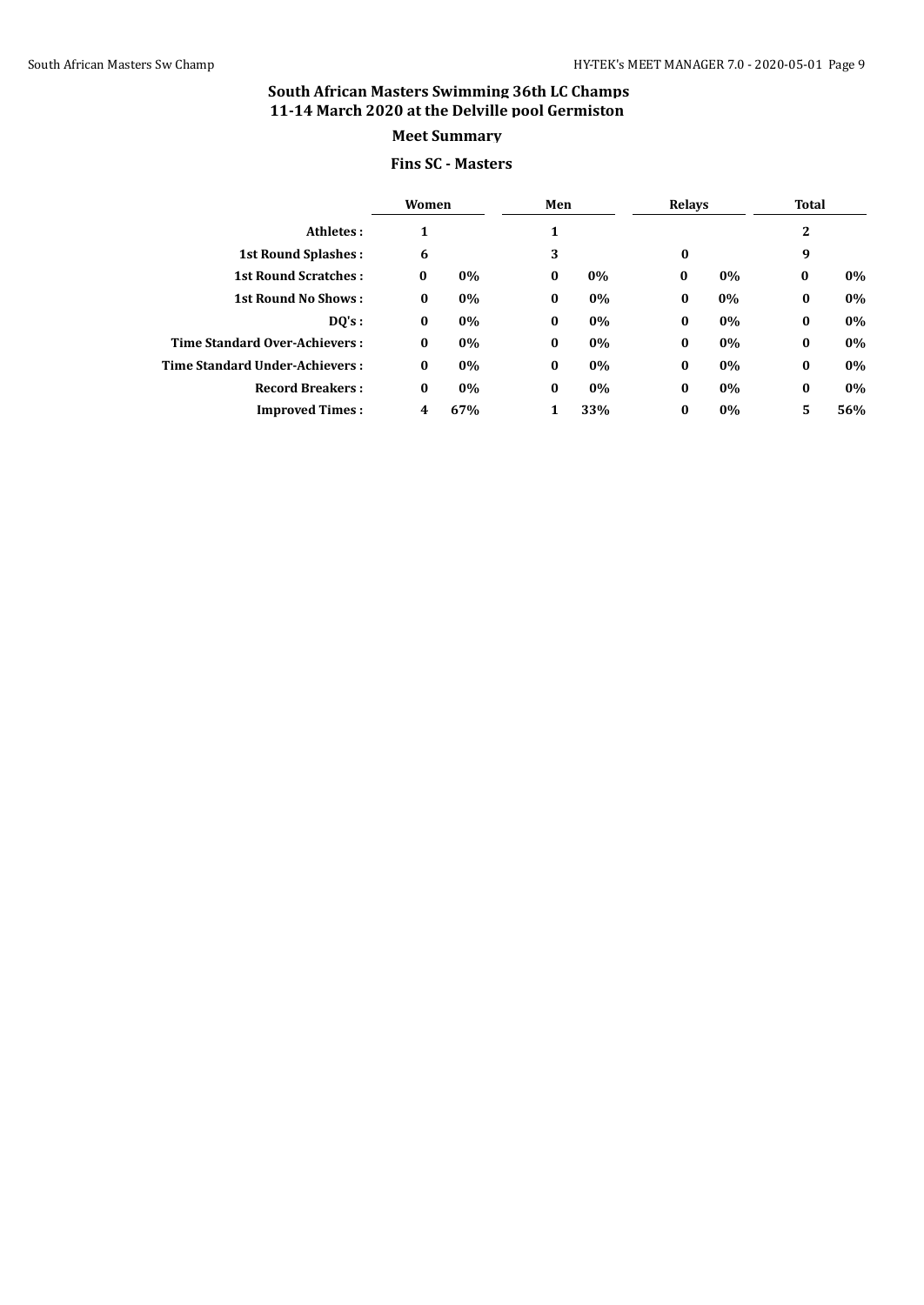# **Meet Summary**

#### **Fish Eagles MSC**

|                                       | Women    |     | Men                     |       | <b>Relays</b> |     | Total    |     |
|---------------------------------------|----------|-----|-------------------------|-------|---------------|-----|----------|-----|
| Athletes:                             | 4        |     | 4                       |       |               |     | 8        |     |
| <b>1st Round Splashes:</b>            | 14       |     | 13                      |       | 1             |     | 28       |     |
| <b>1st Round Scratches:</b>           | $\bf{0}$ | 0%  | $\bf{0}$                | $0\%$ | 1             | 50% | 1        | 3%  |
| <b>1st Round No Shows:</b>            | 6        | 30% | $\overline{\mathbf{4}}$ | 24%   | 2             | 67% | 12       | 30% |
| DQ's:                                 | $\bf{0}$ | 0%  | $\bf{0}$                | $0\%$ | $\bf{0}$      | 0%  | $\bf{0}$ | 0%  |
| Time Standard Over-Achievers:         | $\bf{0}$ | 0%  | $\bf{0}$                | 0%    | $\bf{0}$      | 0%  | $\bf{0}$ | 0%  |
| <b>Time Standard Under-Achievers:</b> | $\bf{0}$ | 0%  | $\bf{0}$                | $0\%$ | $\bf{0}$      | 0%  | $\bf{0}$ | 0%  |
| <b>Record Breakers:</b>               | $\bf{0}$ | 0%  | $\bf{0}$                | $0\%$ | $\bf{0}$      | 0%  | $\bf{0}$ | 0%  |
| <b>Improved Times:</b>                | 7        | 50% | 6                       | 46%   | $\bf{0}$      | 0%  | 13       | 46% |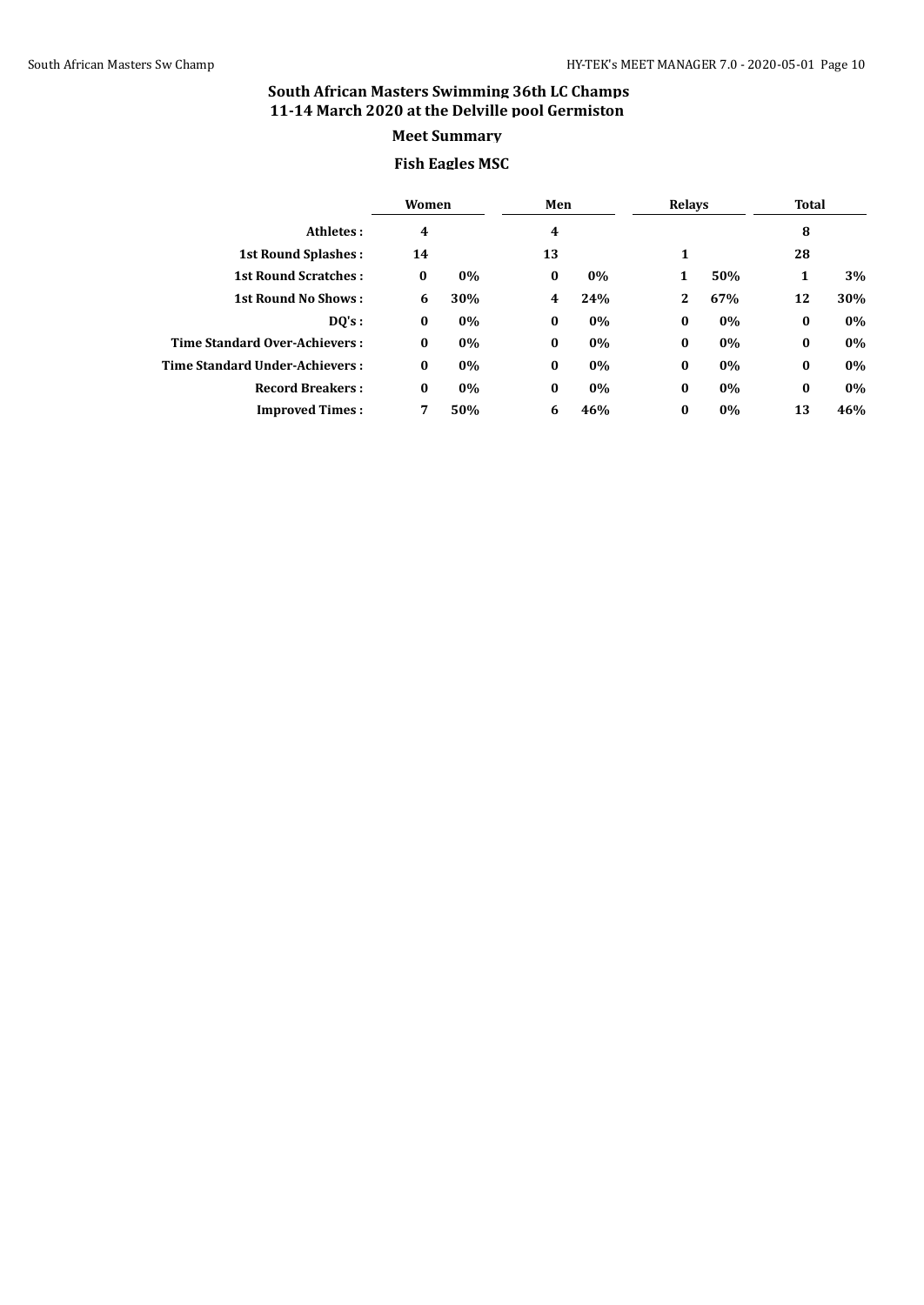#### **Florida SC - Masters**

|                                | Women    |     | Men      |       | <b>Relays</b> |      | Total    |     |
|--------------------------------|----------|-----|----------|-------|---------------|------|----------|-----|
| Athletes:                      | 3        |     | 3        |       |               |      | 6        |     |
| <b>1st Round Splashes:</b>     | 15       |     | 10       |       | $\bf{0}$      |      | 25       |     |
| <b>1st Round Scratches:</b>    | $\bf{0}$ | 0%  | $\bf{0}$ | $0\%$ | $\bf{0}$      | 0%   | $\bf{0}$ | 0%  |
| <b>1st Round No Shows:</b>     | 1        | 6%  | 8        | 44%   | 2             | 100% | 11       | 31% |
| DQ's:                          | $\bf{0}$ | 0%  | $\bf{0}$ | $0\%$ | $\bf{0}$      | 0%   | $\bf{0}$ | 0%  |
| Time Standard Over-Achievers:  | $\bf{0}$ | 0%  | $\bf{0}$ | 0%    | $\bf{0}$      | 0%   | $\bf{0}$ | 0%  |
| Time Standard Under-Achievers: | $\bf{0}$ | 0%  | $\bf{0}$ | 0%    | $\bf{0}$      | 0%   | $\bf{0}$ | 0%  |
| <b>Record Breakers:</b>        | $\bf{0}$ | 0%  | $\bf{0}$ | 0%    | $\bf{0}$      | 0%   | $\bf{0}$ | 0%  |
| <b>Improved Times:</b>         | 6        | 40% | $\bf{0}$ | 0%    | $\bf{0}$      | 0%   | 6        | 24% |
|                                |          |     |          |       |               |      |          |     |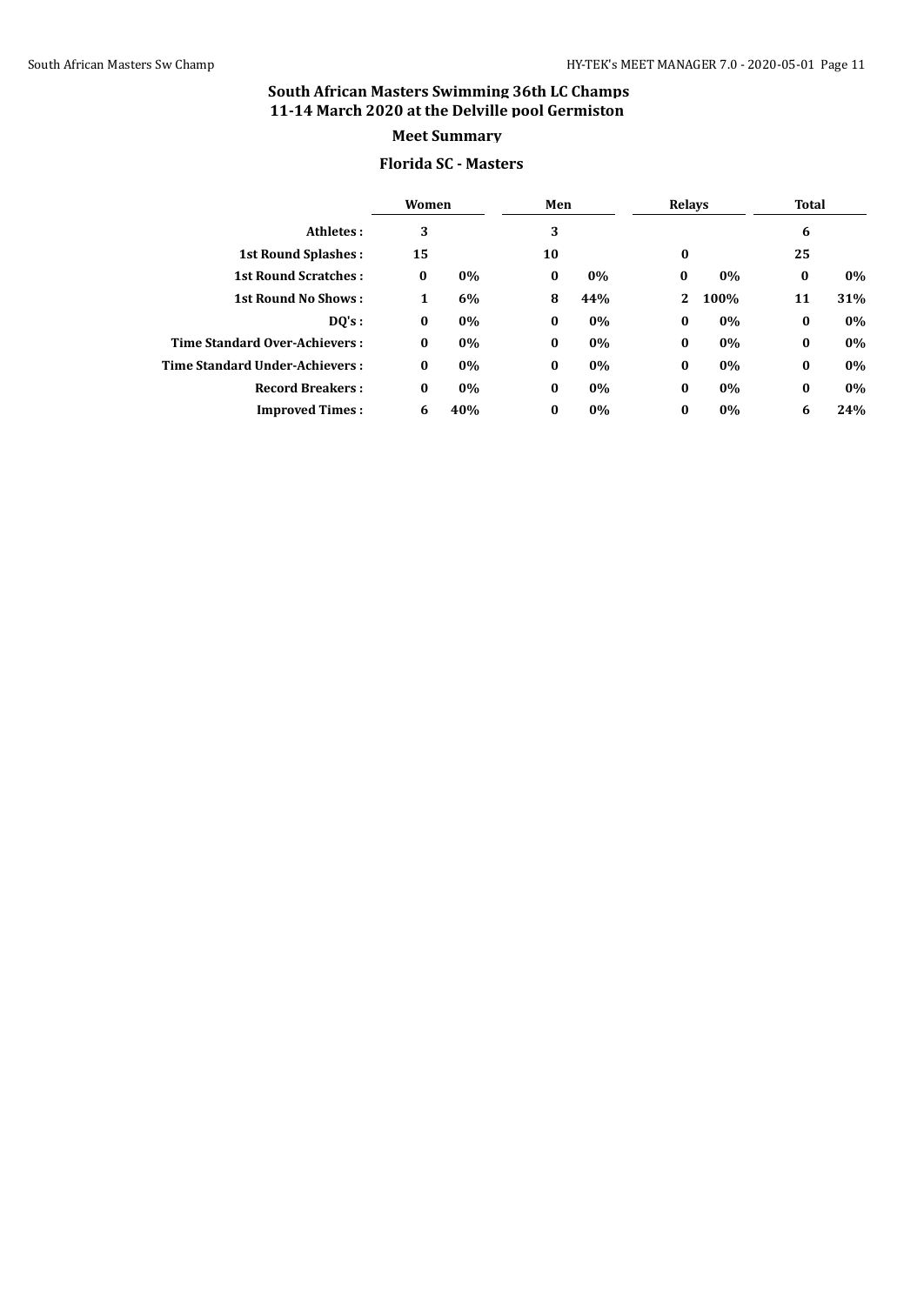#### **FO-Marlins Masters ST**

|                                       | Women        |    | Men      |    | <b>Relays</b> |    | Total        |    |
|---------------------------------------|--------------|----|----------|----|---------------|----|--------------|----|
| Athletes:                             | 1            |    | $\bf{0}$ |    |               |    | 1            |    |
| <b>1st Round Splashes:</b>            | $\mathbf{2}$ |    | $\bf{0}$ |    | $\bf{0}$      |    | $\mathbf{2}$ |    |
| <b>1st Round Scratches:</b>           | $\bf{0}$     | 0% | $\bf{0}$ | 0% | $\bf{0}$      | 0% | $\bf{0}$     | 0% |
| <b>1st Round No Shows:</b>            | $\bf{0}$     | 0% | $\bf{0}$ | 0% | $\bf{0}$      | 0% | $\bf{0}$     | 0% |
| DQ's:                                 | $\bf{0}$     | 0% | $\bf{0}$ | 0% | $\bf{0}$      | 0% | $\bf{0}$     | 0% |
| Time Standard Over-Achievers:         | $\bf{0}$     | 0% | $\bf{0}$ | 0% | $\bf{0}$      | 0% | $\bf{0}$     | 0% |
| <b>Time Standard Under-Achievers:</b> | $\bf{0}$     | 0% | $\bf{0}$ | 0% | $\bf{0}$      | 0% | $\bf{0}$     | 0% |
| <b>Record Breakers:</b>               | $\bf{0}$     | 0% | $\bf{0}$ | 0% | $\bf{0}$      | 0% | $\bf{0}$     | 0% |
| <b>Improved Times:</b>                | $\bf{0}$     | 0% | $\bf{0}$ | 0% | $\bf{0}$      | 0% | $\bf{0}$     | 0% |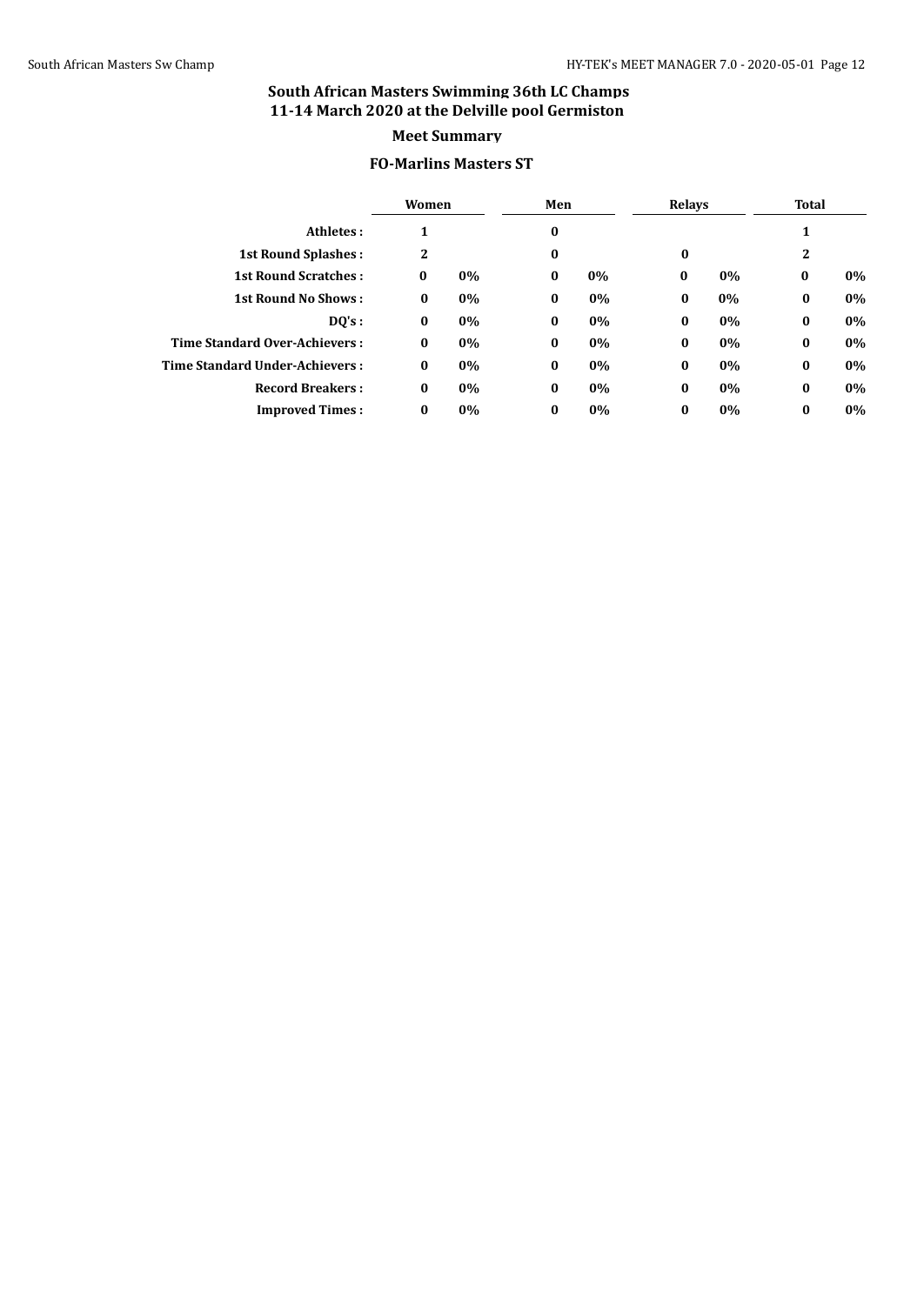# **Free State MSC**

|                                       | Women        |     | Men          |       | <b>Relays</b> |       | Total    |       |
|---------------------------------------|--------------|-----|--------------|-------|---------------|-------|----------|-------|
| Athletes:                             | 8            |     | 6            |       |               |       | 14       |       |
| <b>1st Round Splashes:</b>            | 35           |     | 22           |       | 8             |       | 65       |       |
| <b>1st Round Scratches:</b>           | $\bf{0}$     | 0%  | $\bf{0}$     | 0%    | 3             | 27%   | 3        | 4%    |
| <b>1st Round No Shows:</b>            | $\mathbf{2}$ | 5%  | $\mathbf{2}$ | 8%    | 1             | 11%   | 5        | 7%    |
| DO's:                                 | $\bf{0}$     | 0%  | $\bf{0}$     | 0%    | $\bf{0}$      | $0\%$ | $\bf{0}$ | $0\%$ |
| <b>Time Standard Over-Achievers:</b>  | $\bf{0}$     | 0%  | $\bf{0}$     | $0\%$ | $\bf{0}$      | 0%    | $\bf{0}$ | $0\%$ |
| <b>Time Standard Under-Achievers:</b> | 1            | 3%  | 1            | 5%    | $\bf{0}$      | 0%    | 2        | 3%    |
| <b>Record Breakers:</b>               | $\bf{0}$     | 0%  | $\bf{0}$     | 0%    | $\bf{0}$      | $0\%$ | $\bf{0}$ | $0\%$ |
| <b>Improved Times:</b>                | 15           | 43% | 15           | 68%   | $\bf{0}$      | 0%    | 30       | 46%   |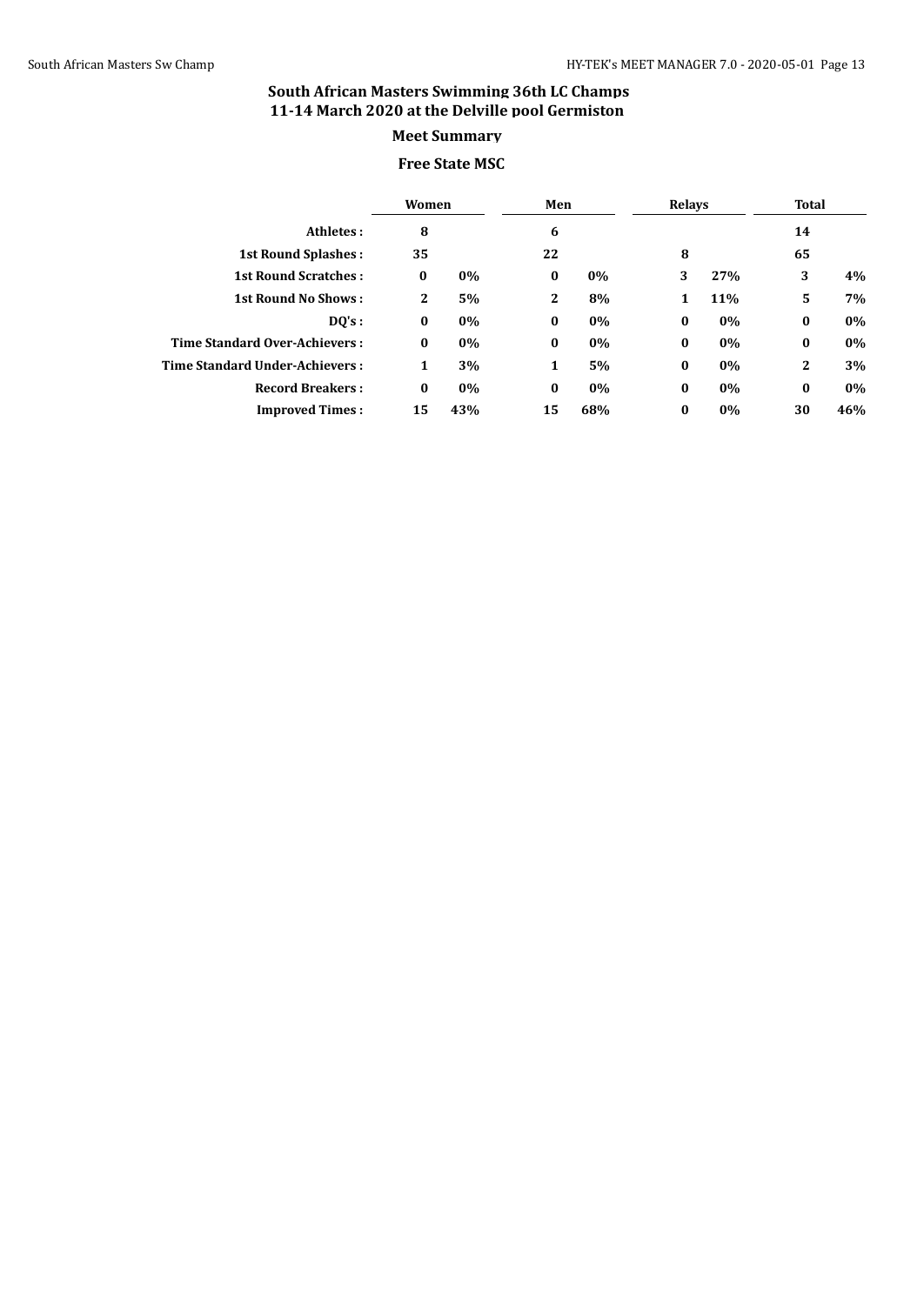#### **Masters East Gauteng Aquatics**

|                                       | Women    |     | Men                     |       | Relays   |     | Total    |     |
|---------------------------------------|----------|-----|-------------------------|-------|----------|-----|----------|-----|
| Athletes:                             | 8        |     | 10                      |       |          |     | 18       |     |
| <b>1st Round Splashes:</b>            | 34       |     | 39                      |       | 9        |     | 82       |     |
| <b>1st Round Scratches:</b>           | $\bf{0}$ | 0%  | $\bf{0}$                | $0\%$ | $\bf{0}$ | 0%  | $\bf{0}$ | 0%  |
| <b>1st Round No Shows:</b>            | 4        | 11% | $\overline{\mathbf{4}}$ | 9%    | 2        | 18% | 10       | 11% |
| DO's:                                 | $\bf{0}$ | 0%  | $\bf{0}$                | 0%    | $\bf{0}$ | 0%  | $\bf{0}$ | 0%  |
| <b>Time Standard Over-Achievers:</b>  | $\bf{0}$ | 0%  | $\bf{0}$                | 0%    | $\bf{0}$ | 0%  | $\bf{0}$ | 0%  |
| <b>Time Standard Under-Achievers:</b> | $\bf{0}$ | 0%  | $\bf{0}$                | $0\%$ | $\bf{0}$ | 0%  | $\bf{0}$ | 0%  |
| <b>Record Breakers:</b>               | $\bf{0}$ | 0%  | $\bf{0}$                | 0%    | $\bf{0}$ | 0%  | $\bf{0}$ | 0%  |
| <b>Improved Times:</b>                | 16       | 47% | 20                      | 51%   | 3        | 33% | 39       | 48% |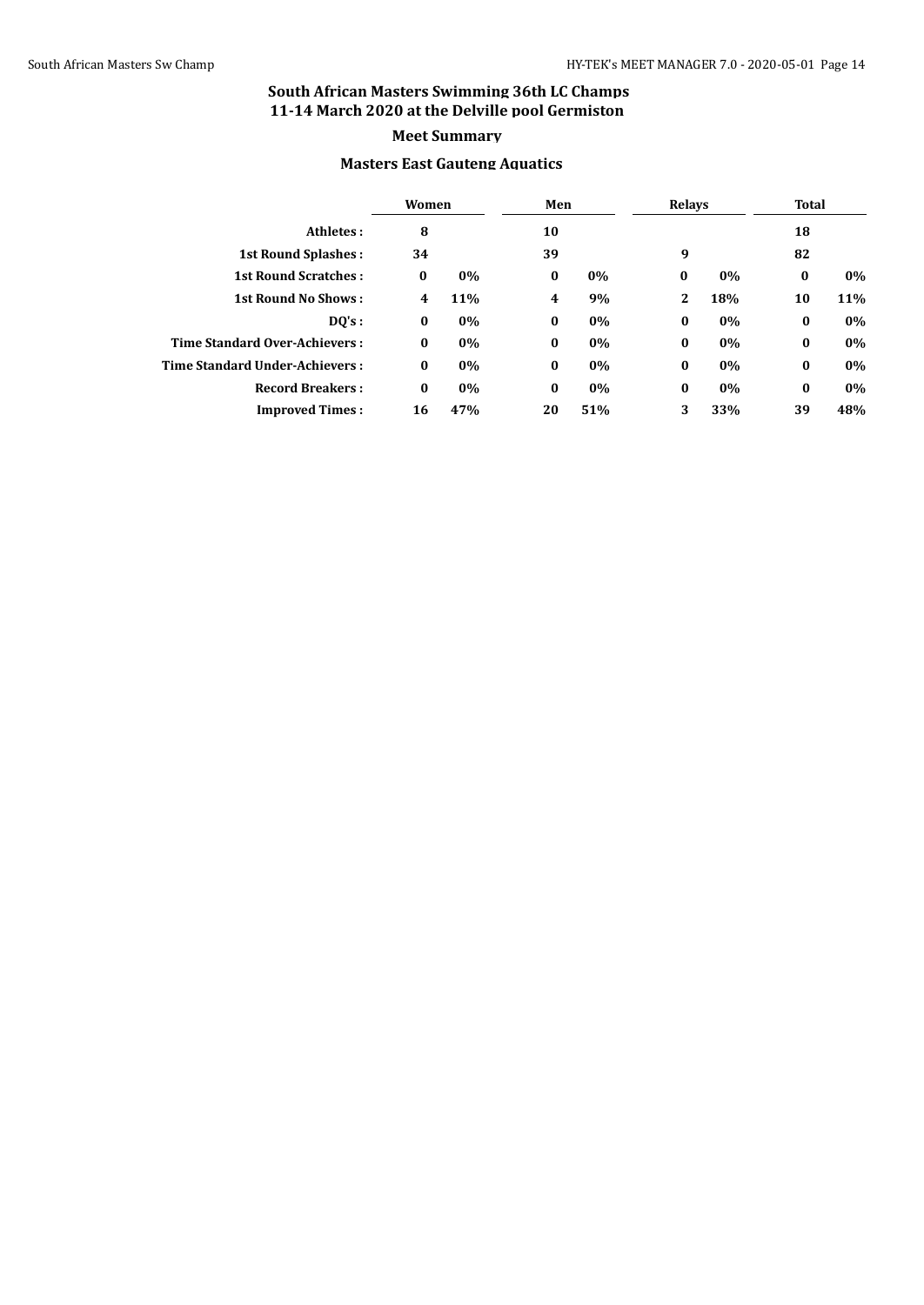#### **PE Masters Aquatics**

|                                | Women        |     | Men      |       | <b>Relays</b> |     |          | Total |  |
|--------------------------------|--------------|-----|----------|-------|---------------|-----|----------|-------|--|
| Athletes:                      | 10           |     | 4        |       |               |     | 14       |       |  |
| <b>1st Round Splashes:</b>     | 57           |     | 12       |       | 8             |     | 77       |       |  |
| <b>1st Round Scratches:</b>    | $\bf{0}$     | 0%  | $\bf{0}$ | $0\%$ | $\bf{0}$      | 0%  | $\bf{0}$ | 0%    |  |
| <b>1st Round No Shows:</b>     | $\mathbf{2}$ | 3%  | 3        | 20%   | $\bf{0}$      | 0%  | 5        | 6%    |  |
| $DQ's$ :                       | $\bf{0}$     | 0%  | $\bf{0}$ | $0\%$ | $\bf{0}$      | 0%  | $\bf{0}$ | 0%    |  |
| Time Standard Over-Achievers:  | $\bf{0}$     | 0%  | $\bf{0}$ | 0%    | $\bf{0}$      | 0%  | $\bf{0}$ | 0%    |  |
| Time Standard Under-Achievers: | 9            | 16% | $\bf{0}$ | 0%    | $\bf{0}$      | 0%  | 9        | 12%   |  |
| <b>Record Breakers:</b>        | 4            | 7%  | $\bf{0}$ | $0\%$ | $\bf{0}$      | 0%  | 4        | 5%    |  |
| <b>Improved Times:</b>         | 32           | 56% | 9        | 75%   | 1             | 12% | 42       | 55%   |  |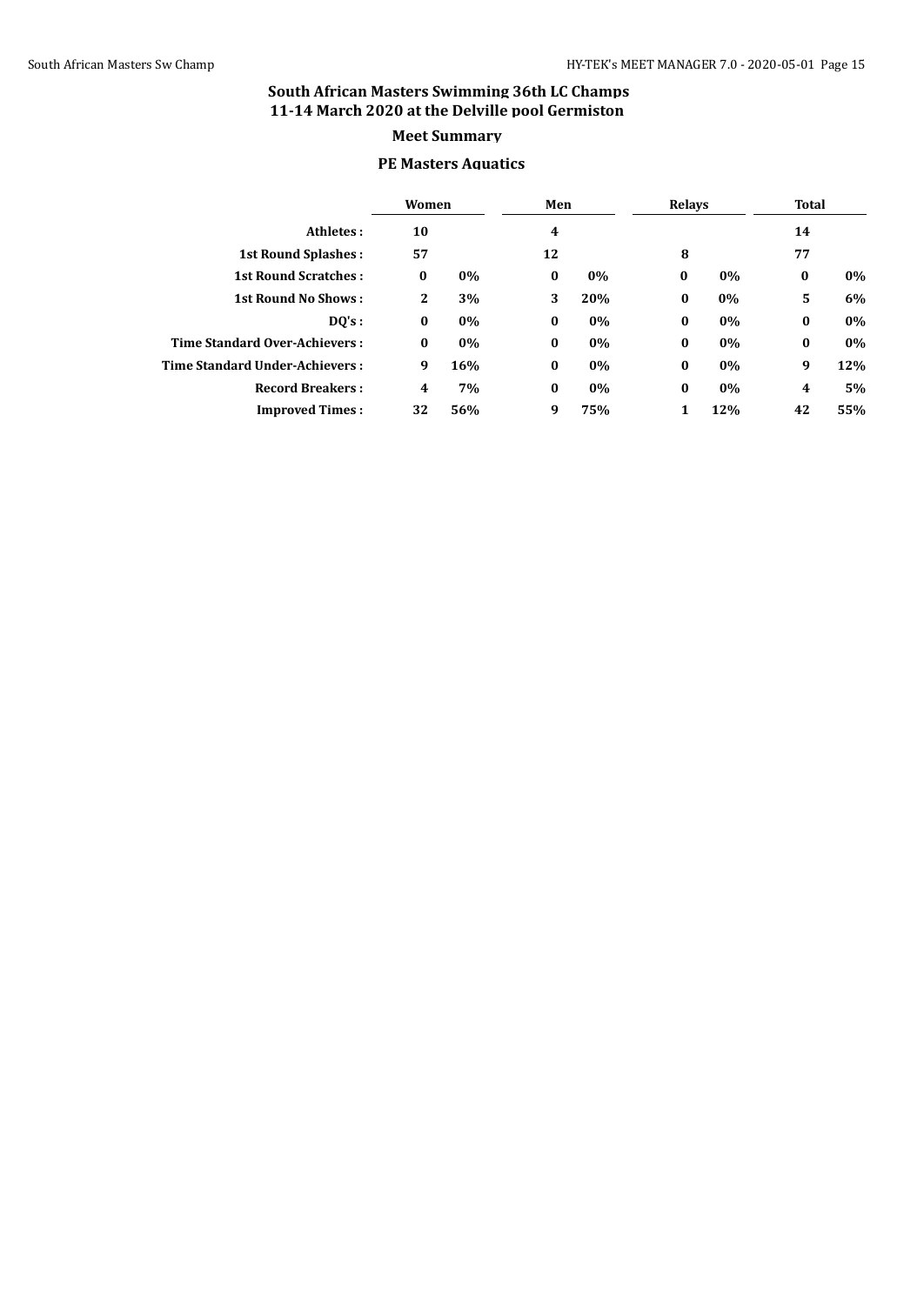#### **Phoenix MSC**

|                                       | Women    |       | Men      |     | Relays   |     | Total    |     |
|---------------------------------------|----------|-------|----------|-----|----------|-----|----------|-----|
| Athletes:                             | 15       |       | 10       |     |          |     | 25       |     |
| <b>1st Round Splashes:</b>            | 74       |       | 33       |     | 18       |     | 125      |     |
| <b>1st Round Scratches:</b>           | $\bf{0}$ | 0%    | $\bf{0}$ | 0%  | 1        | 5%  | 1        | 1%  |
| <b>1st Round No Shows:</b>            | 5        | 6%    | 10       | 23% | 3        | 14% | 18       | 13% |
| DO's:                                 | $\bf{0}$ | 0%    | $\bf{0}$ | 0%  | $\bf{0}$ | 0%  | $\bf{0}$ | 0%  |
| Time Standard Over-Achievers:         | 1        | $1\%$ | $\bf{0}$ | 0%  | $\bf{0}$ | 0%  | 1        | 1%  |
| <b>Time Standard Under-Achievers:</b> | 6        | 8%    | $\bf{0}$ | 0%  | $\bf{0}$ | 0%  | 6        | 5%  |
| <b>Record Breakers:</b>               | 3        | 4%    | $\bf{0}$ | 0%  | 2        | 11% | 5        | 4%  |
| <b>Improved Times:</b>                | 39       | 53%   | 15       | 45% | 9        | 50% | 63       | 50% |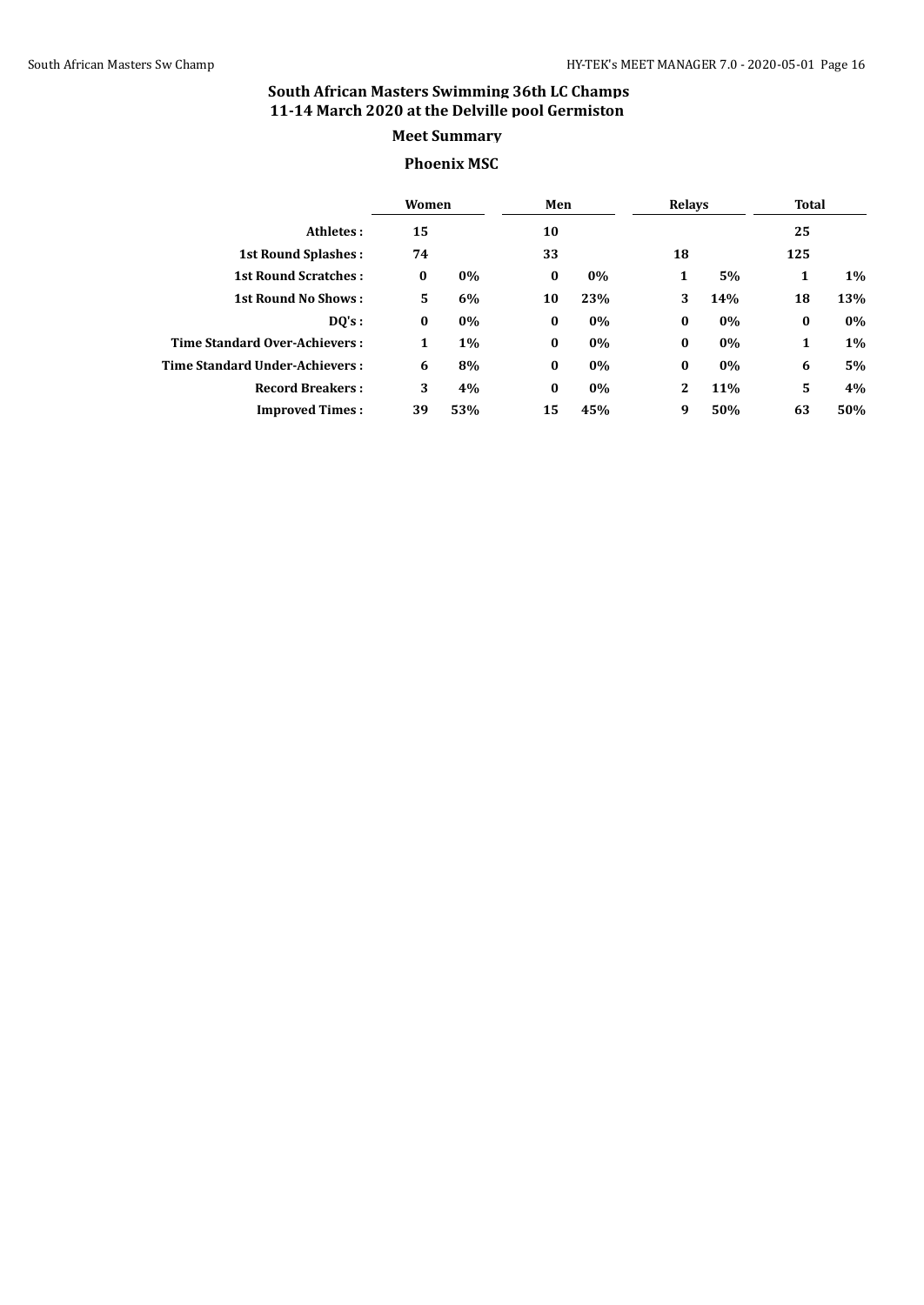#### **Swim1st - Masters**

|                                       | Women    |    | Men      |     | <b>Relays</b> |    | Total    |     |
|---------------------------------------|----------|----|----------|-----|---------------|----|----------|-----|
| Athletes:                             | 0        |    | 1        |     |               |    | 1        |     |
| <b>1st Round Splashes:</b>            | 0        |    | 4        |     | $\bf{0}$      |    | 4        |     |
| <b>1st Round Scratches:</b>           | $\bf{0}$ | 0% | $\bf{0}$ | 0%  | $\bf{0}$      | 0% | $\bf{0}$ | 0%  |
| <b>1st Round No Shows:</b>            | $\bf{0}$ | 0% | $\bf{0}$ | 0%  | $\bf{0}$      | 0% | $\bf{0}$ | 0%  |
| DQ's:                                 | $\bf{0}$ | 0% | $\bf{0}$ | 0%  | $\bf{0}$      | 0% | $\bf{0}$ | 0%  |
| Time Standard Over-Achievers:         | $\bf{0}$ | 0% | $\bf{0}$ | 0%  | $\bf{0}$      | 0% | $\bf{0}$ | 0%  |
| <b>Time Standard Under-Achievers:</b> | $\bf{0}$ | 0% | $\bf{0}$ | 0%  | $\bf{0}$      | 0% | $\bf{0}$ | 0%  |
| <b>Record Breakers:</b>               | $\bf{0}$ | 0% | $\bf{0}$ | 0%  | $\bf{0}$      | 0% | $\bf{0}$ | 0%  |
| <b>Improved Times:</b>                | $\bf{0}$ | 0% | 3        | 75% | $\bf{0}$      | 0% | 3        | 75% |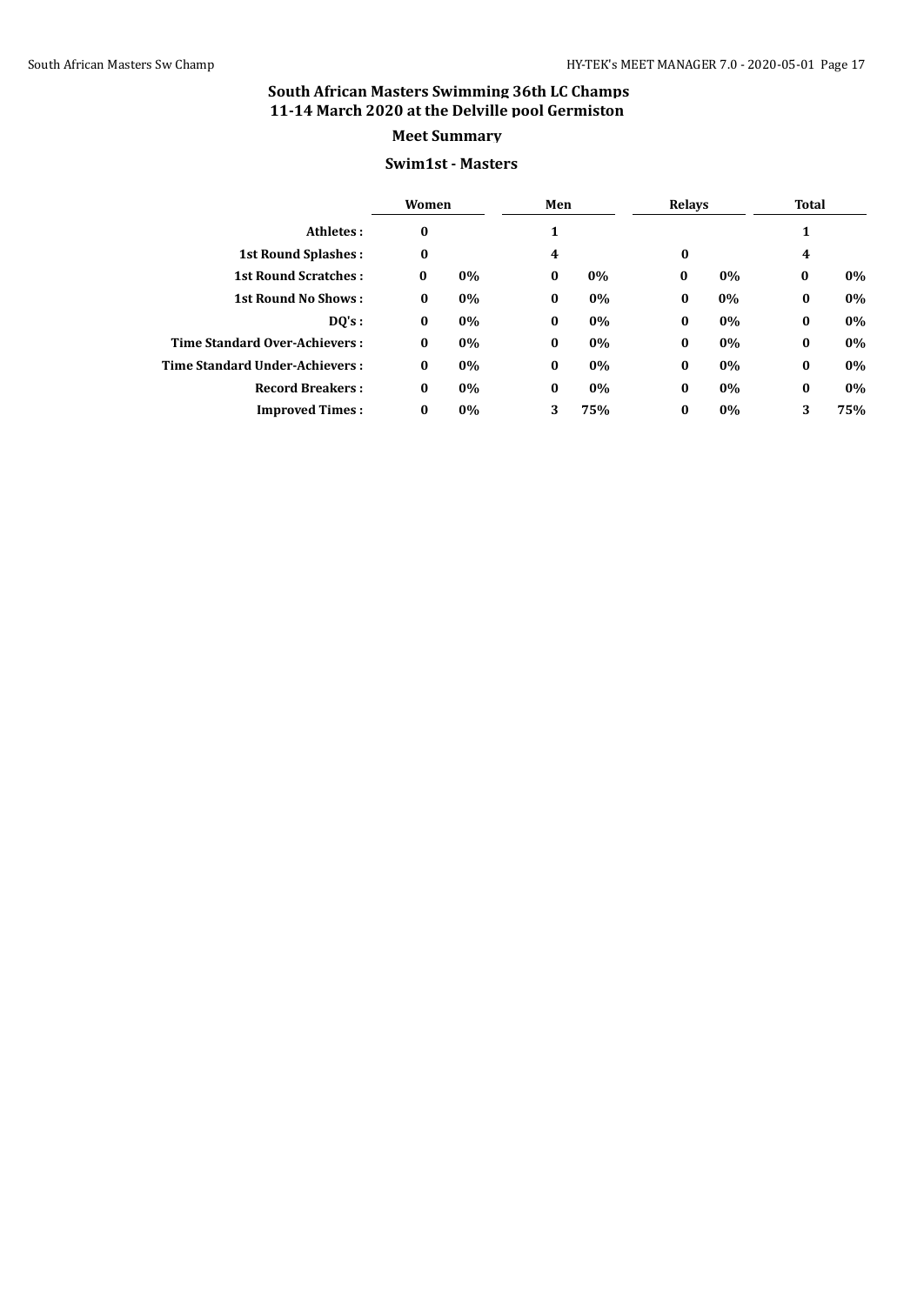#### **Synergy MSC**

|                                |          | Women |              | Men   |              | Relays |          | <b>Total</b> |  |
|--------------------------------|----------|-------|--------------|-------|--------------|--------|----------|--------------|--|
| Athletes:                      | 22       |       | 14           |       |              |        | 36       |              |  |
| <b>1st Round Splashes:</b>     | 108      |       | 74           |       | 30           |        | 212      |              |  |
| <b>1st Round Scratches:</b>    | $\bf{0}$ | 0%    | $\bf{0}$     | $0\%$ | 4            | 12%    | 4        | 2%           |  |
| <b>1st Round No Shows:</b>     | 15       | 12%   | 11           | 13%   | $\mathbf{2}$ | 6%     | 28       | 12%          |  |
| DO's:                          | $\bf{0}$ | 0%    | $\bf{0}$     | 0%    | $\bf{0}$     | 0%     | $\bf{0}$ | 0%           |  |
| Time Standard Over-Achievers:  | 1        | $1\%$ | $\mathbf{1}$ | $1\%$ | $\bf{0}$     | 0%     | 2        | 1%           |  |
| Time Standard Under-Achievers: | 3        | 3%    | 3            | 4%    | $\bf{0}$     | 0%     | 6        | 3%           |  |
| <b>Record Breakers:</b>        | 3        | 3%    | 1            | 1%    | 1            | 3%     | 5        | 2%           |  |
| <b>Improved Times:</b>         | 49       | 45%   | 22           | 30%   | 12           | 40%    | 83       | 39%          |  |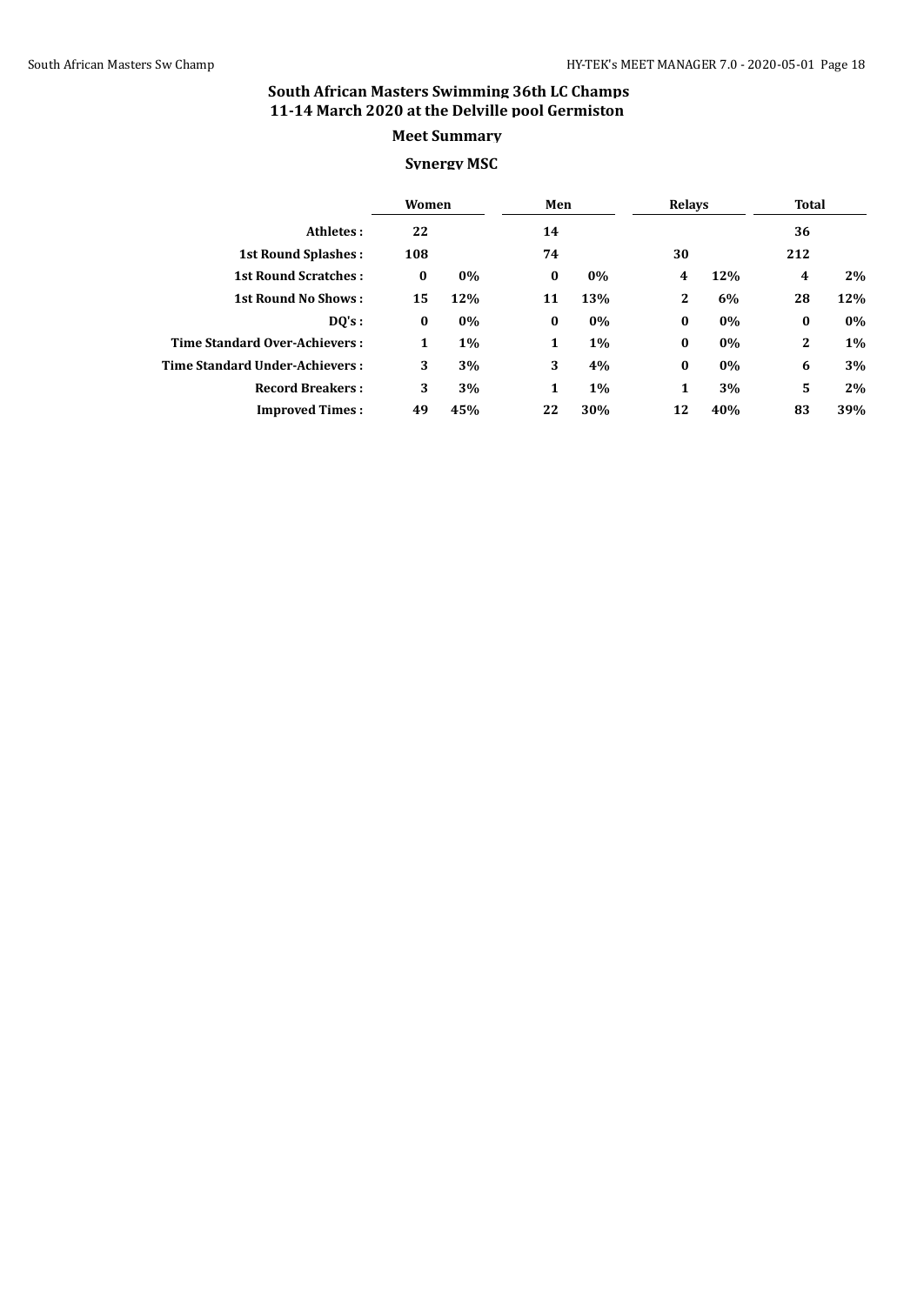#### **Wahoo MSC**

| Women                                 |          |       | Men            |       | Relays   |     | Total        |     |
|---------------------------------------|----------|-------|----------------|-------|----------|-----|--------------|-----|
| Athletes:                             | 23       |       | 38             |       |          |     | 61           |     |
| <b>1st Round Splashes:</b>            | 93       |       | 165            |       | 39       |     | 297          |     |
| <b>1st Round Scratches:</b>           | $\bf{0}$ | 0%    | $\bf{0}$       | $0\%$ | 2        | 5%  | $\mathbf{2}$ | 1%  |
| <b>1st Round No Shows:</b>            | 18       | 16%   | 25             | 13%   | 11       | 22% | 54           | 15% |
| DQ's:                                 | $\bf{0}$ | 0%    | $\bf{0}$       | $0\%$ | 1        | 3%  | 1            | 0%  |
| Time Standard Over-Achievers:         | $\bf{0}$ | $0\%$ | $\bf{0}$       | 0%    | $\bf{0}$ | 0%  | $\bf{0}$     | 0%  |
| <b>Time Standard Under-Achievers:</b> | $\bf{0}$ | 0%    | $\overline{7}$ | 4%    | $\bf{0}$ | 0%  | 7            | 2%  |
| <b>Record Breakers:</b>               | $\bf{0}$ | 0%    | $\mathbf{2}$   | 1%    | $\bf{0}$ | 0%  | $\mathbf{2}$ | 1%  |
| <b>Improved Times:</b>                | 34       | 37%   | 71             | 43%   | 15       | 38% | 120          | 40% |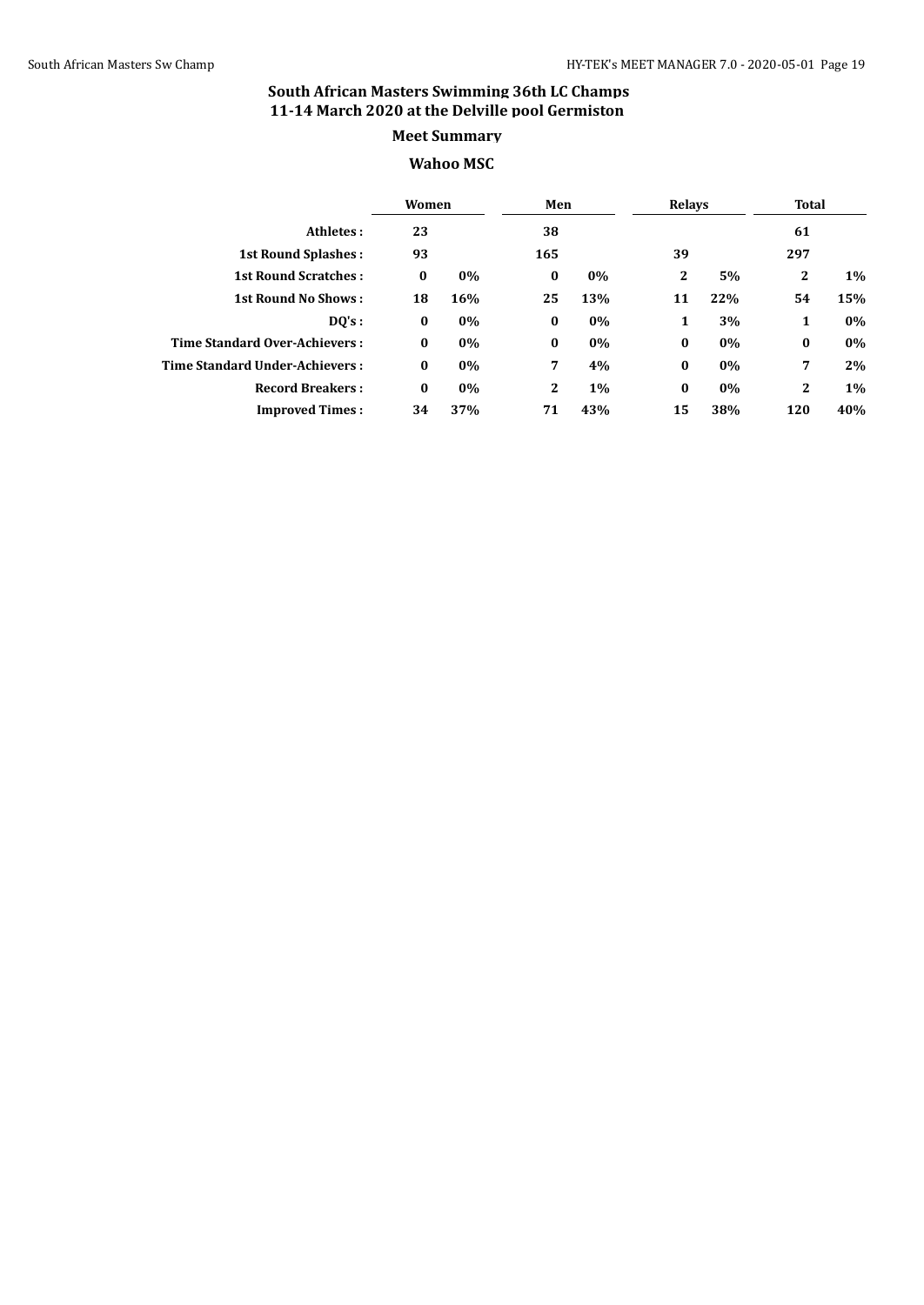#### **Waterborn SC - Masters**

|                                | Women    |     | Men      |       | <b>Relays</b> |     | Total    |     |
|--------------------------------|----------|-----|----------|-------|---------------|-----|----------|-----|
| Athletes:                      | 11       |     | 9        |       |               |     | 20       |     |
| <b>1st Round Splashes:</b>     | 37       |     | 43       |       | 12            |     | 92       |     |
| <b>1st Round Scratches:</b>    | $\bf{0}$ | 0%  | $\bf{0}$ | $0\%$ | $\bf{0}$      | 0%  | $\bf{0}$ | 0%  |
| <b>1st Round No Shows:</b>     | 11       | 23% | 6        | 12%   | $\bf{0}$      | 0%  | 17       | 16% |
| $DQ's$ :                       | $\bf{0}$ | 0%  | $\bf{0}$ | $0\%$ | $\bf{0}$      | 0%  | $\bf{0}$ | 0%  |
| Time Standard Over-Achievers:  | $\bf{0}$ | 0%  | $\bf{0}$ | 0%    | $\bf{0}$      | 0%  | $\bf{0}$ | 0%  |
| Time Standard Under-Achievers: | 1        | 3%  | $\bf{0}$ | $0\%$ | $\bf{0}$      | 0%  | 1        | 1%  |
| <b>Record Breakers:</b>        | $\bf{0}$ | 0%  | $\bf{0}$ | $0\%$ | $\bf{0}$      | 0%  | $\bf{0}$ | 0%  |
| <b>Improved Times:</b>         | 19       | 51% | 15       | 35%   | 5             | 42% | 39       | 42% |